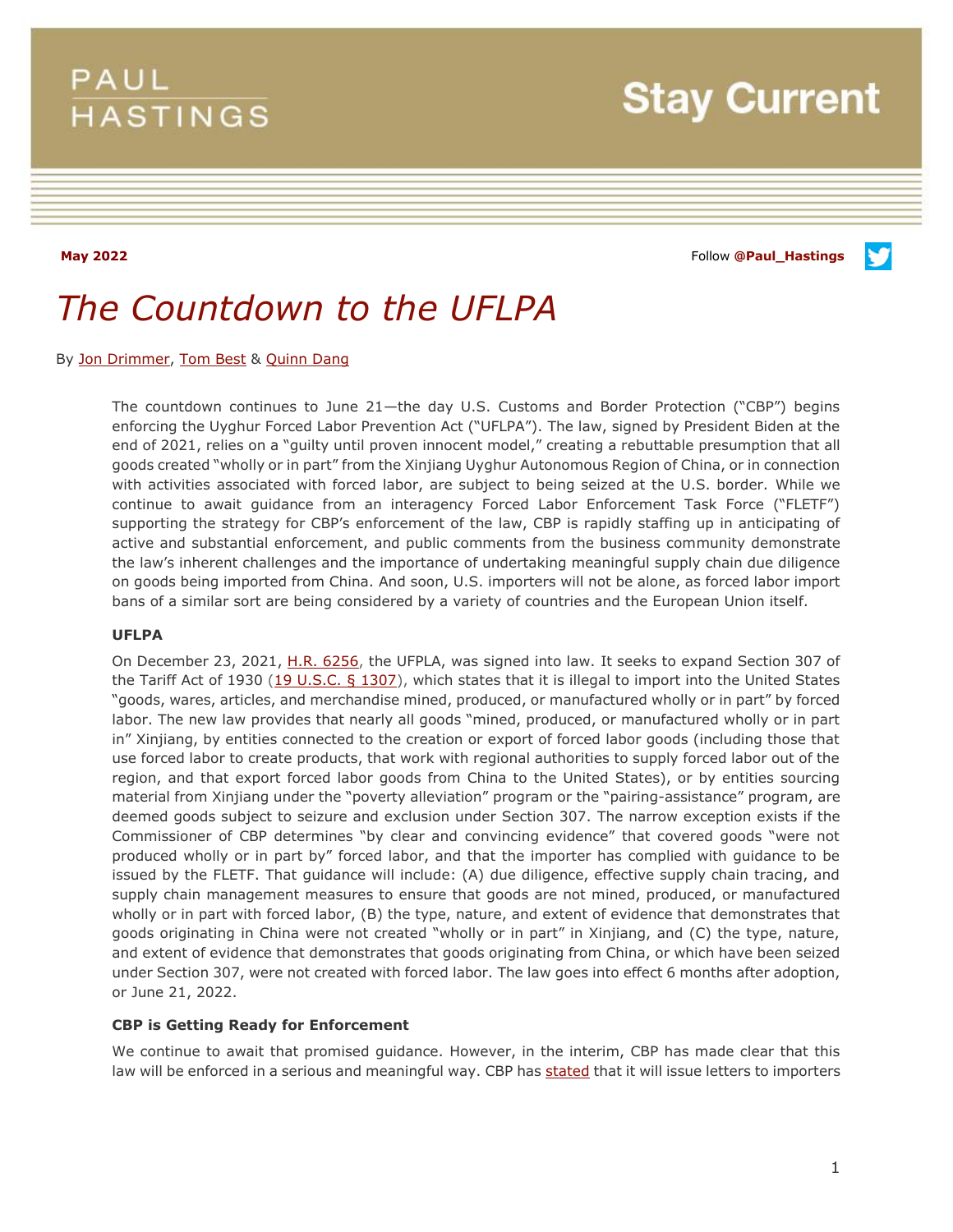who it has identified as having previously imported merchandise that may be subject to the law, so that they may "address any forced labor issues in their supply chains in a timely manner." In that same statement, it ominously added that regardless of whether you receive a letter, "All importers are expected to review their supply chains thoroughly and institute reliable measures to ensure imported goods are not produced wholly or in part with convict labor, forced labor, and/or indentured labor (including forced or indentured child labor)." To back up CBP's words, DHS in its 2023 budget [asked](https://www.dhs.gov/sites/default/files/2022-03/U.S.%20Customs%20and%20Border%20Protection_Remediated.pdf) for \$70.3 million to support enforcement of the law. That contemplates an increase of 300 additional positions, funding for technology and program enhancements, "analytic models in support of enhanced targeting to sustain a completely new risk posture needed around the presumption of 'guilty until innocent'[,] … various tools for data, analysis, and targeting needs for increased supply chain tracing capabilities." Those efforts will support, in DHS's estimation, an increase of over 11.5 million shipments and subsequent transactions at ports of entry – up from less than 1 million in 2021. In turn that will lead to a dramatic increase in admissibility petitions to more than 20,000 per year – up from 301 in 2021 – and an "[i]ncrease in volumes of detentions and seizures" at ports across the country.

#### **Business Concerns**

Anticipating such a dramatic change, FLETF received roughly 180 written [comments](https://www.regulations.gov/document/DHS-2022-0001-0001/comment) in response to a notice seeking public comments **published** in the Federal Register on January 24, 2022. Many of those same comments were echoed in a [hearing](https://www.federalregister.gov/documents/2022/03/18/2022-05738/notice-of-public-hearing-on-the-use-of-forced-labor-in-the-peoples-republic-of-china-and-measures-to) on April 8, chaired by the FLETF. The comments were varied, but several consistent themes from companies and business organizations emerged.

- **Timing of the law**. Several comments expressed concern that importers will not be prepared to meet the law's demands by June 22. Some asked for a suspension for 12 months, while others asked for transitional enforcement focusing on those high risk sectors – including cotton, tomatoes and polysilicon—that are referenced in the law and have been subject to broad government Withhold Release Orders connected to the Xinjiang region. Others noted that small and medium sized enterprises should be given further time to prepare for the law's enforcement.
- **"In part."** Numerous commentators expressed concern about the law's including of a "wholly or in part" standard that could lead to seizing goods where only a tiny fraction has any connection to Xinjiang or covered activities or entities. Indeed, as one commentator noted, on the face of the law, even an insignificant trace of an input alleged to have been made with forced labor could taint the product. Commentators urged for a clearly defined *de minimis* exception based on the quantity of the alleged problematic components—e.g., less than 5% and/or on how critical they are to the final product.
- **Clarity on diligence**. Numerous comments expressed the substantial concerns about what kind of due diligence is expected. Commentators asked for lists of specific entities and products connected to forced labor, as the law itself calls for. They asked for trusted trader programs, and U.S. government or third party certification systems. They asked for guidance on good or best practices associated with conducting due diligence in China.
- **Clarity on what triggers a review.** Some comments noted the lack of clarity on how a review is triggered, or the steps that CBP takes. They requested a clear framework identifying the process through which CBP acts.
- **Timeliness of the review process**. Business commentators expressed concern around the timeliness of CBP reviews of detained shipments. Several indicated that while companies must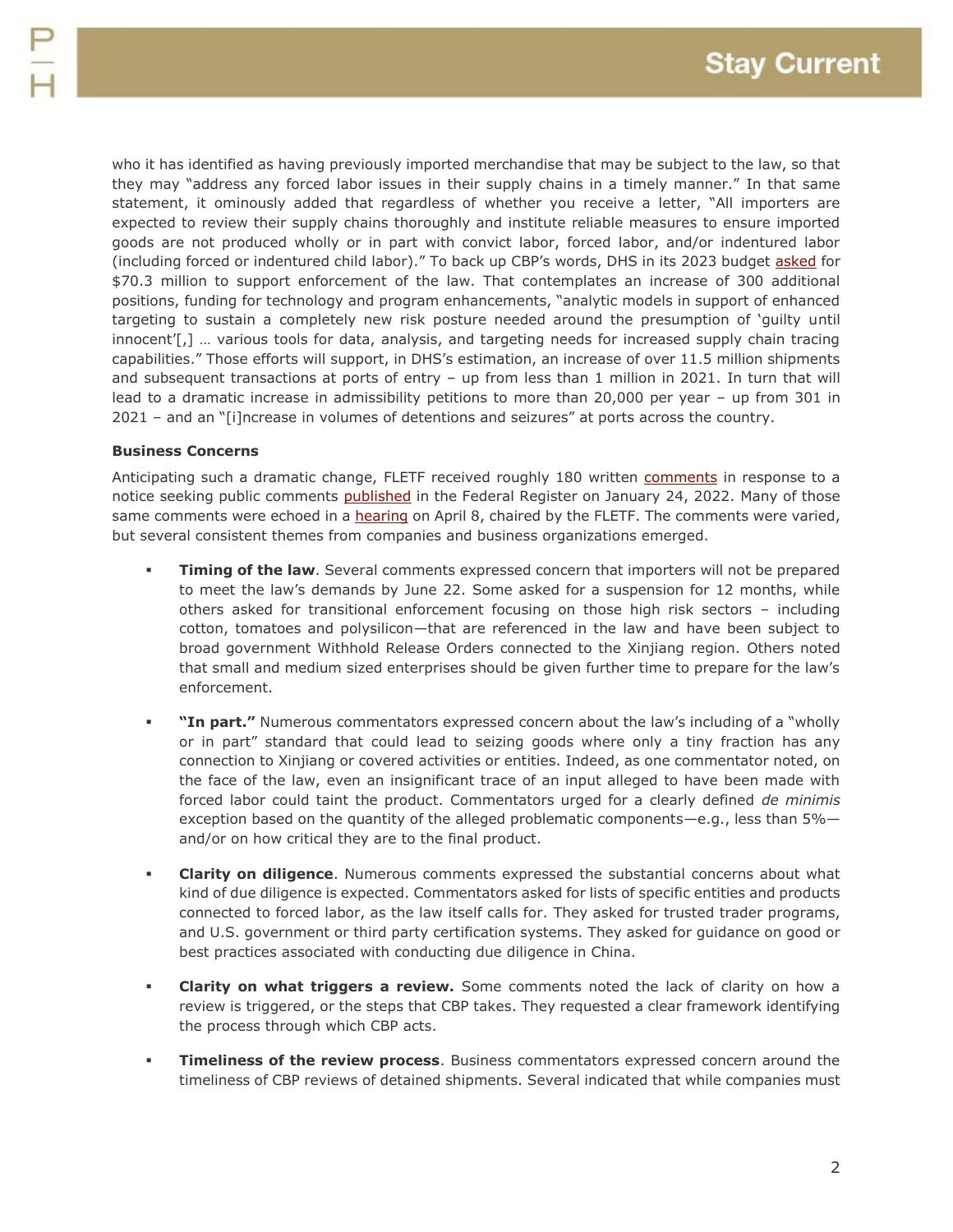quickly marshal evidence to demonstrate that goods are not connected to forced labor, there is no time period in which CBP must make a determination. That can impact business operations of importers, and lead to goods becoming spoiled or ruined.

As the comments make clear, there is substantial concern around critical aspects of the law. These include what kind of due diligence should be undertaken, the meaning of the law's critical phrase "wholly or in part," and the process that CBP will undertake. Those concerns are unlikely to delay enforcement of the law, however.

### **Steps to Take Now**

As we await further guidance, there are steps companies can take right now to prepare based on past CBP [guidance](https://www.cbp.gov/document/guidance/hoshine-wro-updated-guidance-document-industry). This includes *guidance* regarding other similar laws and *guidance* in connection with recent Withhold Release Orders "to ensure they can effectively trace and manage supply chains, and to provide sufficient documentation to comply with customs laws, including 19 U.S.C. § 1307." As this guidance reflects, companies should consider:

- 1. Adopting a high-level statement of policy demonstrating a company's commitment to respect human rights and labor rights;
- 2. Using contracts that incorporate the policy and expected practices, with flowdown provisions for subsuppliers;
- 3. Mapping their supply chains connected to China, seek to learn the identities of as many subsuppliers as possible, and assess the relevant risks that goods being imported from the country will be covered by the UFLPA;
- 4. Conducting public information searches for public allegations connecting supply chain entities to forced labor;
- 5. Preparing training materials for employees and suppliers around the company's expectations;
- 6. Gathering commercial and production documents, including certificates of origin or manufacturers' affidavits. Documentation produced in the ordinary course of business includes full records of transactions and supply chain documentation to demonstrate all parties involved in the manufacture or export of a particular good, and the origin of the materials back to suspected source of forced labor; and
- 7. And adopting internal controls and oversight systems of the company's operations and supply chain.

Other steps are reflected in our [prior publications](https://www.paulhastings.com/insights/international-regulatory-enforcement/pl-117-78-december-23-2021-the-uyghur-forced-labor-prevention-act) on the subject. However, it is clear that it will not be enough for companies to perform "tick-the-box" exercises, as recent U.S. enforcement decisions reveal (see, for example, a 2021 [ruling](https://rulings.cbp.gov/ruling/H317249) prohibiting imports of apparel believed to be tied to forced labor in North Korea, despite an accreditation report concluding that the manufacturer did not use North Korean labor). Company due diligence will need to be rigorous, consistent, and comprehensive to meet CBP's expectations.